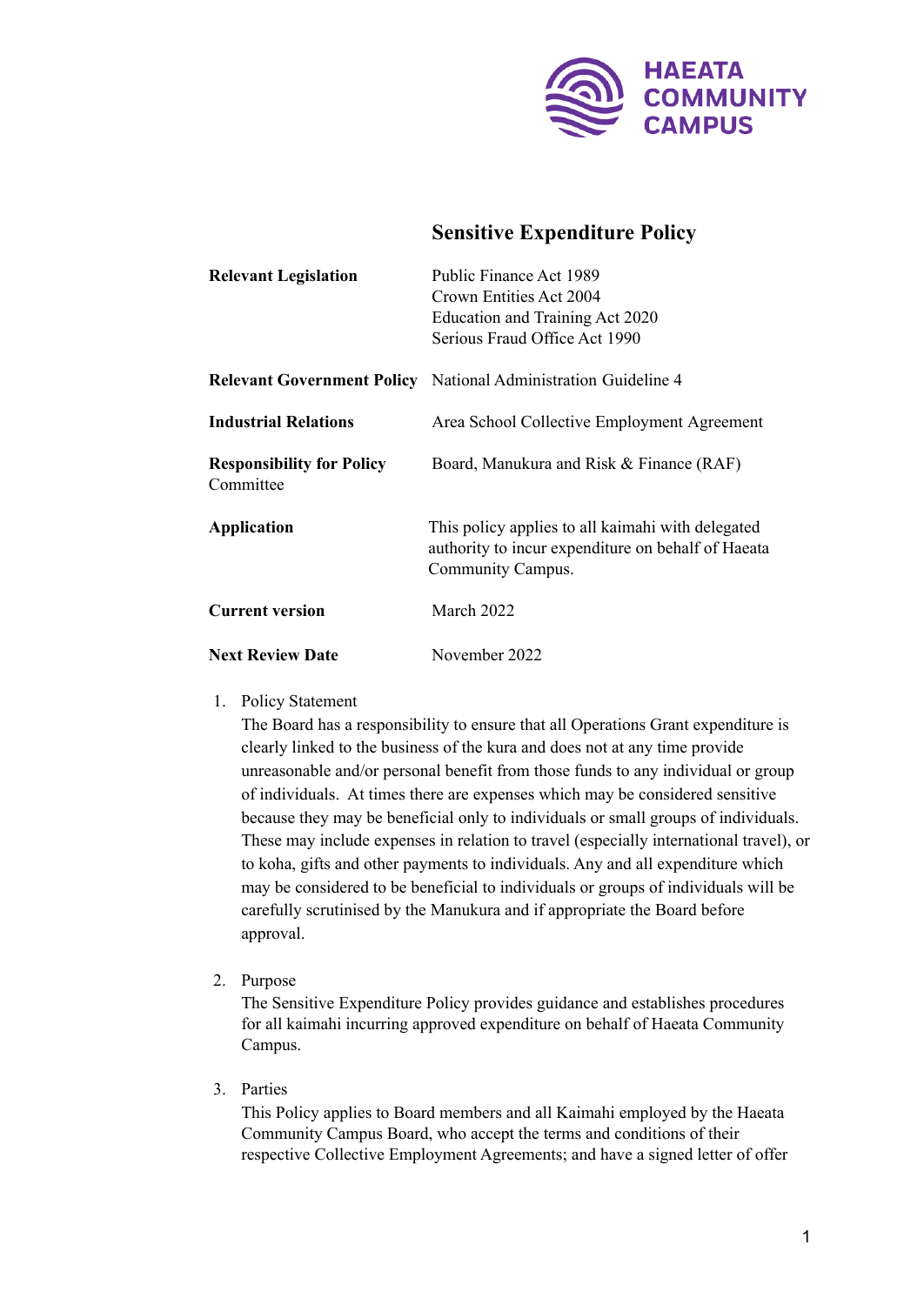and a signed letter of acceptance as required by the Employment Relations Act 2000.

4. Principles

Where expenditure may be beneficial to an individual or group of individuals the Board requires the Manukura to take account of the following prior to authorising this expenditure:

- Does the expenditure benefit student outcomes?
- Does the expenditure represent the best value for money?
- Is it within the budget?
- Could the Board justify this expenditure to a taxpayer, whānau member or other interested party?
- How would the public react if this expenditure was reported by the media?
- Would there be, or perceived to be, any personal gain from this expenditure?
- Does this expenditure occur frequently?
- 5. Sensitive Expenditure

The following areas are considered sensitive and liable to scrutiny under this policy:

- Travel and accommodation ( $\blacksquare$  220309 Travel and [Accommodation](https://docs.google.com/document/d/1V39jjwd7YAfY4WZXv-22YsFFG9-O_Fx31dV0AGkYqVQ/edit) ).
- Entertainment and hospitality
- Meals and alcohol
- Cafe Meetings
- Staff recognition, farewell and retirement functions
- Team building activities
- Morning and afternoon tea celebrations
- Christmas functions
- Koha and gift giving
- Compliance

## 6. Entertainment and Hospitality Expenditure

Entertainment is defined as business expenditure usually for the purpose of building relationships, representation of Haeata, reciprocity of hospitality; or the recognition of events such as Christmas, Board hospitality, births, deaths and farewells. Hospitality can cover a range of expenditure from tea,coffee, and biscuits served at hui to fully catered events. All spending shall be justified as business purposes and need to be considered as moderated and conservative expenditure.

7. Meals and Alcohol

Meals must have a clear business purpose and be moderately priced. Expenditure on alcohol should be considered an infrequent event and only to be approved by the Manukura.

8. Cafe Meetings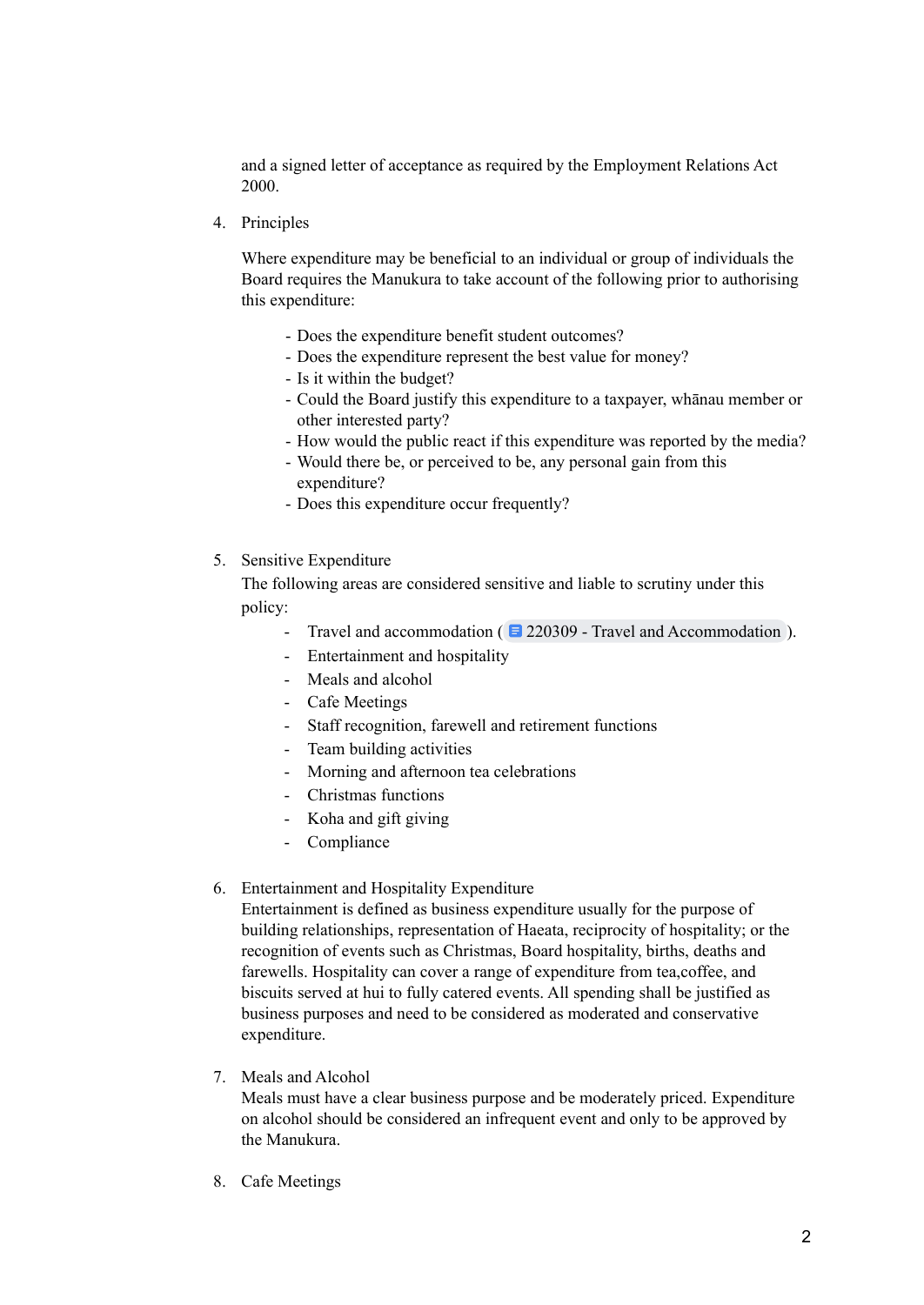Cafe meetings between kaimahi will only be funded if the hui is related to the mahi of the individual kaimahi present and may not be for the purposes of entertainment or leisure. Cafe meetings with external guests will be paid by Haeata where it is appropriate to do so.

9. Staff Recognition, Farewell and Retirement Functions

The senior leadership team is directly responsible for making sure kaimahi service is appropriately recognised. The time of day, size and scale of function should be commensurate with the kaimahi's length of service and role. Formal farewell functions paid for by Haeata will not be held for kaimahi with fewer than five years of service. The venue for a farewell and retirement functions shall be onsite. If the Board chooses to fund a function off site then the venue must be appropriate and moderately priced. The budget for any function must be approved in advance by the Manukura and must be appropriate and moderately priced.

- 10. Team Building, Morning and Afternoon Teas and Christmas Functions Team building events must be approved in advance by the Manukura. A budget for expenditure must be presented before the event can commence. Low value events, such as morning teas, afternoon teas, and staff events can be approved by the Manukura in line with approved budget lines. If entertainment, hospitality, meals or alcohol are included in the cost of the activity, then the principles for these categories of expenditure, found elsewhere in these guidelines, and in other approved Haeata policies and procedures, should apply.
- 11. Giving Gifts and Koha

Manaakitanga is an important kaupapa at Haeata. In all cases the kura will make a contribution to the giving of gifts. On occasion the kura's contribution shall be augmented by kaimahi contributions and/or fundraising efforts. All monies collected for gifts must be 'banked' with the Finance team. No monies may be collected by kaimahi to augment gift giving without the approval of the manukura. Totals must be made public. The following allocations are the baseline for all kura contributions:

| \$100 | Farewell - 5 years and over                  |
|-------|----------------------------------------------|
| \$200 | Retirement - 5 years and over                |
| \$40  | Farewell - Under 5 years                     |
| \$50  | Retirement - Under 5 years                   |
| \$50  | Engagement                                   |
| \$100 | Wedding                                      |
| \$200 | Bereavement of a close family member         |
| \$50  | Birth of a baby                              |
| \$100 | Serious illness or accident                  |
| \$50  | Recognition and thanks for unpaid work given |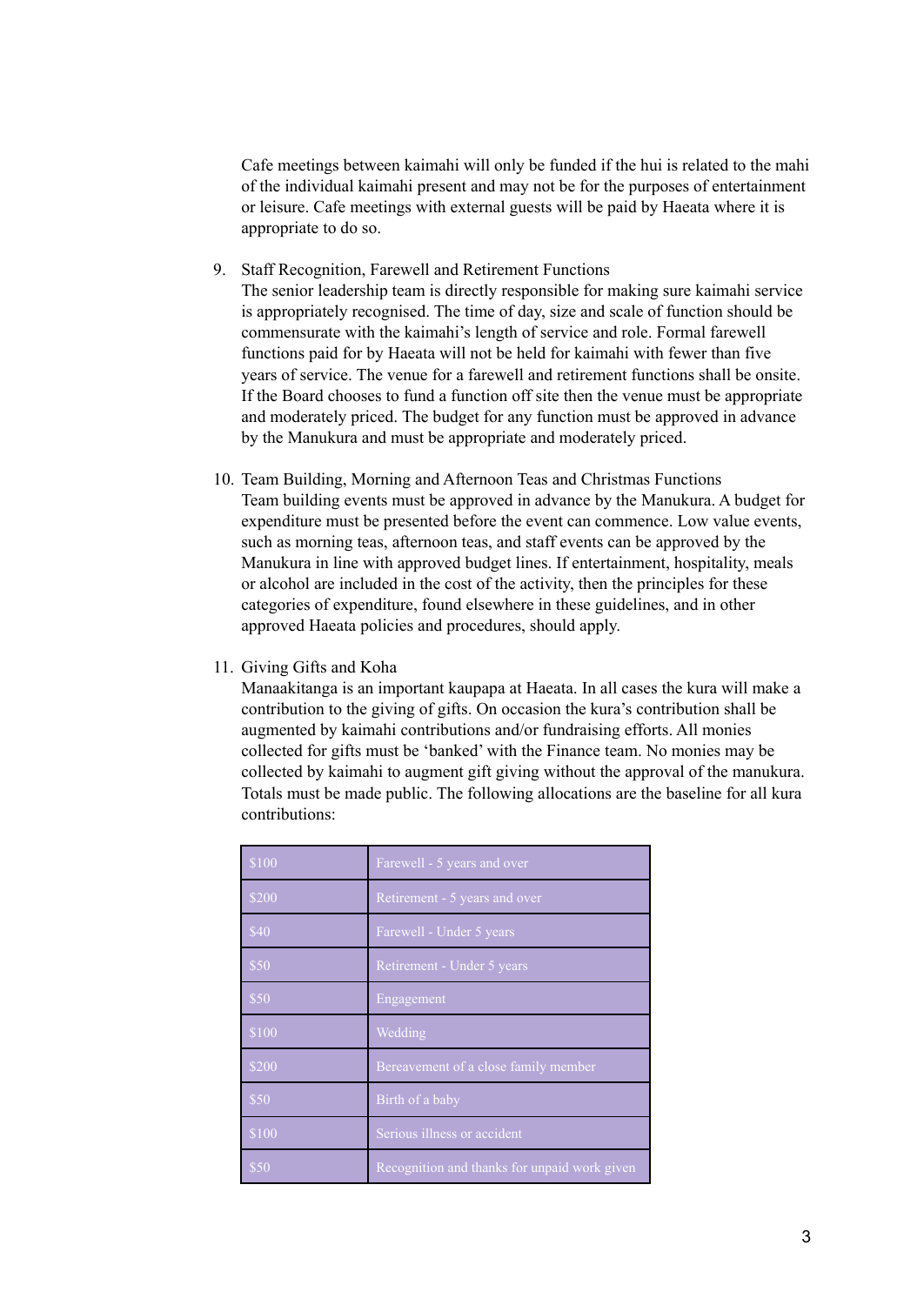|      | by non - staff members for the benefit of<br>Haeata Community Campus.                                  |
|------|--------------------------------------------------------------------------------------------------------|
| \$50 | Onsite hui or ceremony where the giving or<br>exchanging of gifts is customary/koha.<br>(Individual)   |
| \$50 | Onsite hui or ceremony where the giving or<br>exchanging of gifts is customary/koha.<br>(Institution)  |
| \$50 | Off site hui or ceremony where the giving or<br>exchanging of gifts is customary/koha.<br>(Individual) |
| \$50 | Onsite hui or ceremony where the giving or<br>exchanging of gifts is customary/koha.<br>(Institution)  |

Only one gift from Haeata should be purchased for the individual receiving the gift. Gifts over \$100 in value shall be approved by the Manukura. All other gifts shall be approved by the Manukura Tuarua. Gifts for other events including births, weddings and bereavements will be paid by Haeata Community Campus. No more than \$50.00 will be spent on gifts unless approved by the Manukura.

### Koha

| \$100 | Overnight Accommodation - Per night, per<br>Individual |
|-------|--------------------------------------------------------|
| \$50  | Gift                                                   |

## 12. Compliance

All financial transactions are monitored regularly by the finance team in relation to the Sensitive Expenditure expectations. A spreadsheet related to all Sensitive Expenditure will be updated for each monthly Risk and Finance meetings. Any and all breaches of the Sensitive Expenditure Policy and associated procedures will be reported to the Manukura and may result in disciplinary action. The Manukura at their discretion may disallow any expenditure considered to be unreasonable in terms of kura policy..

#### 13. Approval

When the Board approved this Policy, it agreed that no variations of this Policy or amendments to it can be made except with the unanimous approval of the Board. As part of its approval, the Board requires the Manukura to circulate this Policy to all kaimahi and for a copy to be included in the Kura policy manual. The Kura policy manual shall also be made available to ākonga and whānau at their request. The Board requires that the Manukura arrange for all new staff to be made familiar with this Policy and other policies approved by the Board.

#### 14. Policy Review